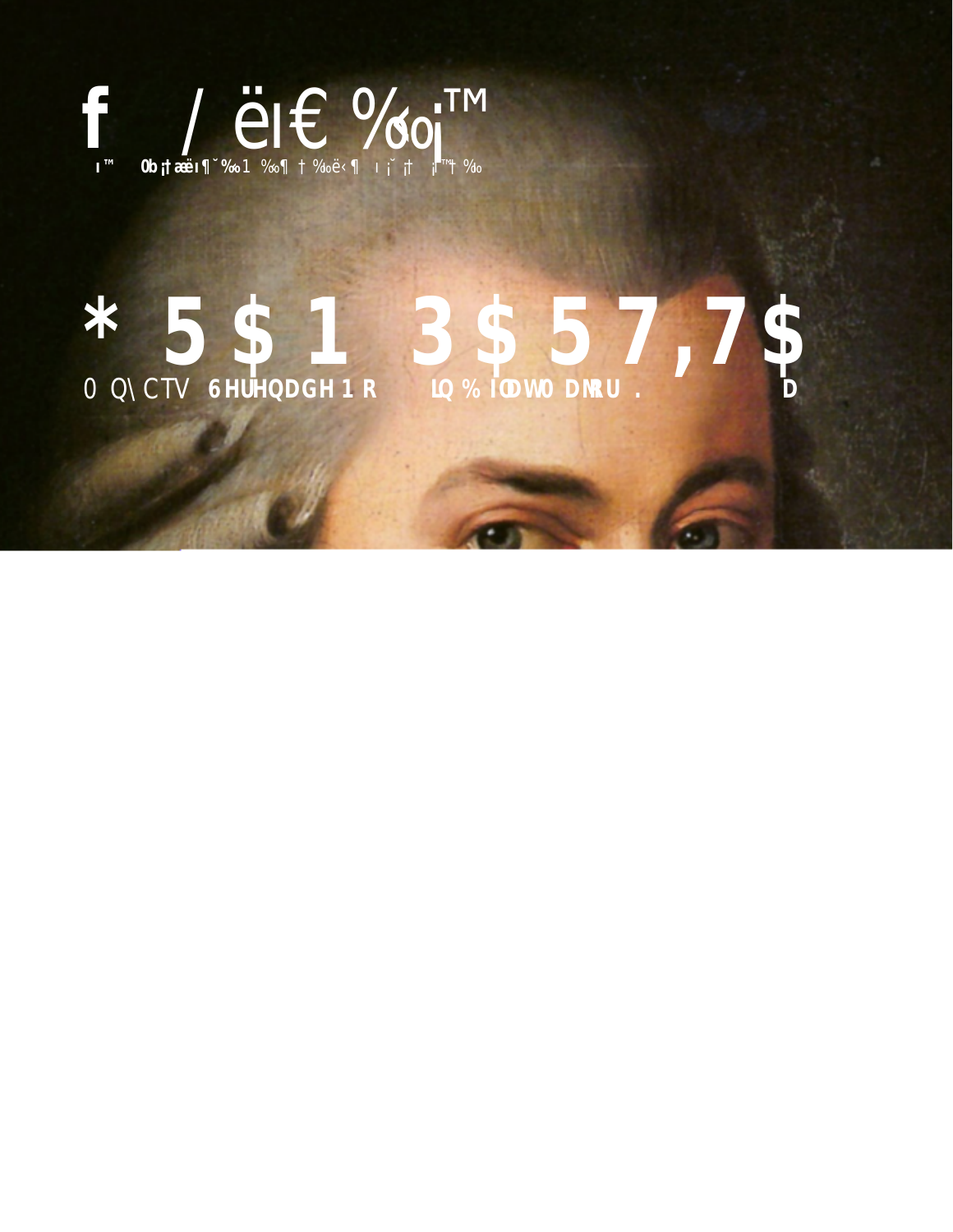# SAHarmonie

## **'GRAN PARTITA'**

Serenade No. 10 in B-flat Major, K. 361/370a (1781) WOLFGANG AMADEUS MOZART

> *Second Performance of the 2021-2022 Season 6th Performance*

> > **Brett A. Richardson**

Conductor and Artistic Director

### **Tuesday, December 7, 2021** 7:30 PM CDT

University of the Incarnate Word Luella Bennack Music Center Diane Bennack Concert Hall

**@SAHarmonieEnsemble**

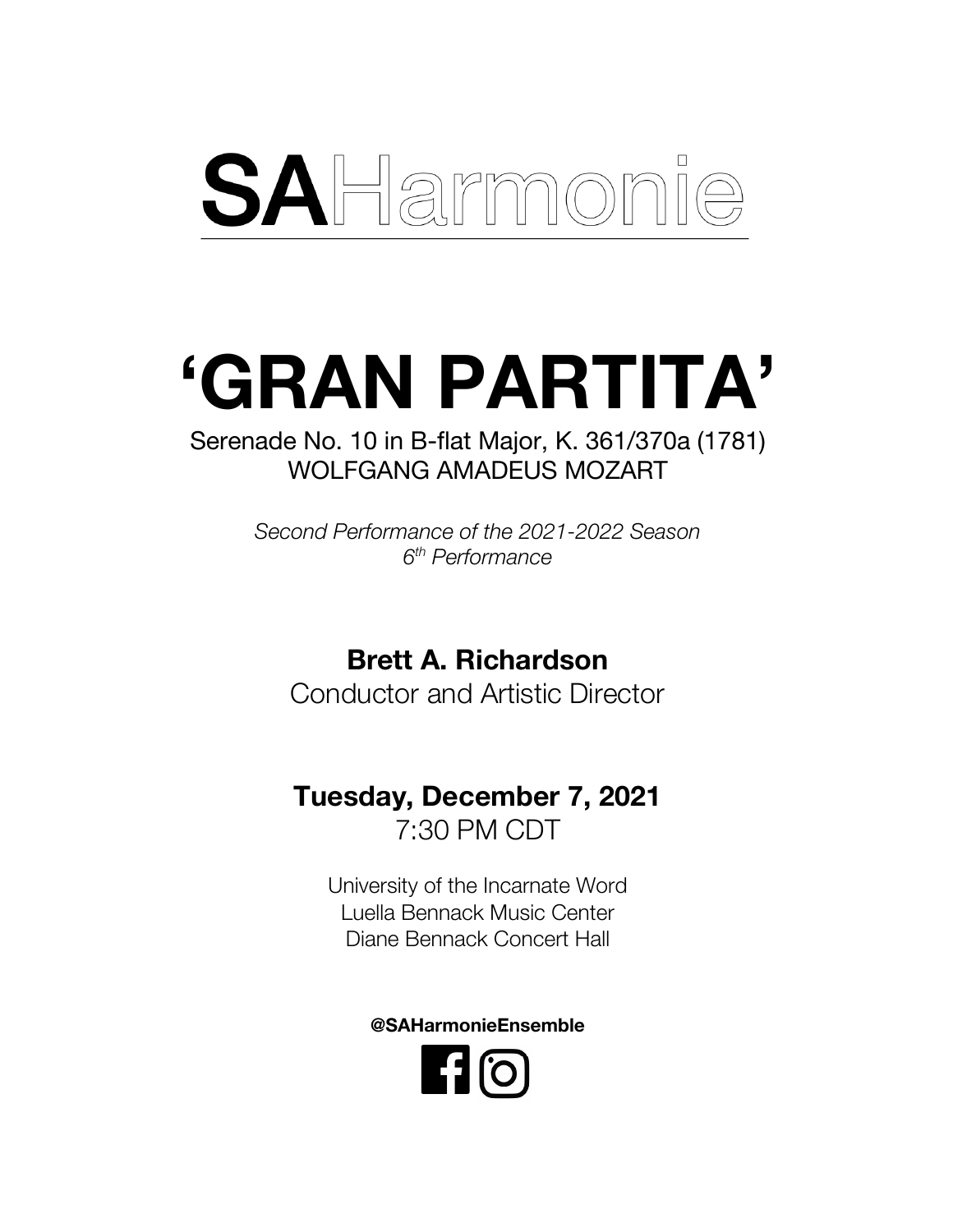## **PROGRAM**

Serenade No. 10 in B-flat Major, K. 361/370a (1781) .............. W.A. MOZART *'Gran Partita'* (1756-1791)

50'00"

Joe Kneer, *Narrator*

*Letter from Mozart to his father, May 1st, 1778.*

I. Largo; molto allegro

*Letter from Mozart to his father, July 31st, 1778.*

II. Menuetto; Trio

*From the play Amadeus by Peter Shaffer, Antonio Salieri.*

III. Adagio; andante

*Letter from Mozart to his father, July 27th, 1782*

IV. Menuetto; Allegretto

*Letter from Mozart to his wife, Constanze, September 1790.*

V. Romanza (Adagio)

*Letter from Johann Friedrich Schink to Anton Stadler, 1784.*

VI. Tema con variazioni; andante

Excerpt from the *Life of Mozart* by Ludwig Nohl, 1877

VII. Finale (Molto allegro)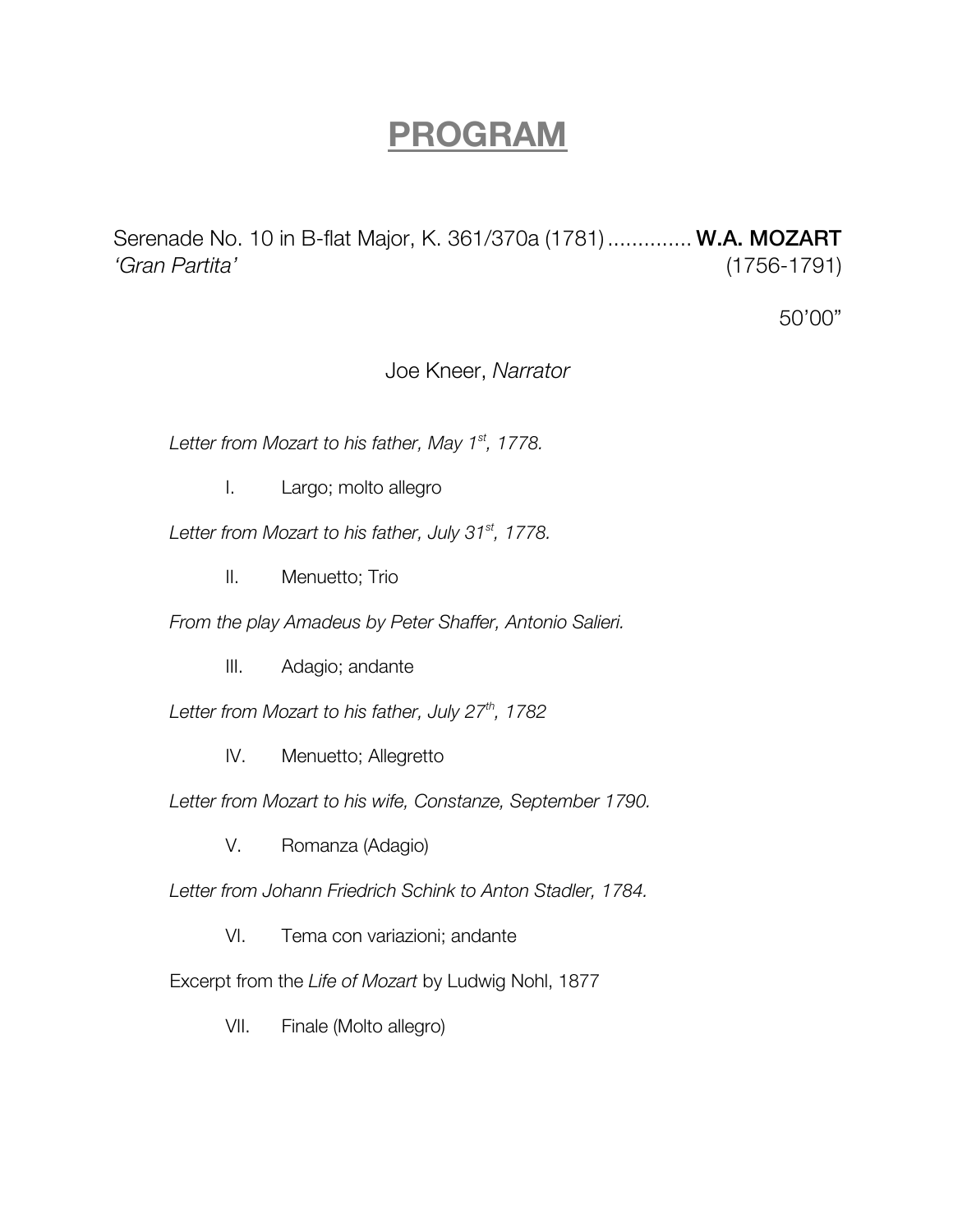## **PERSONNEL**

#### Brett A. Richardson

Conductor and Artistic Director

Erin Webber Principal Oboe

Leo Benavides Oboe

Kathleen Jones Principal Clarinet

Don Bierschenk **Clarinet** 

Meridith Wright Bassoon

*\*Guest Artist*

Sarah Wildey-Richmond Principal Bassoon

Nicholas Councilor\* Basset Horn

Tyler Webster\* Basset Horn

Justin Gonzales Principal Horn

Corey Simmel\* **Horn** 

Sean Holmes **Horn** 

LaNetra Carther Horn

George Fahlund Double Bass

#### SPECIAL THANKS

- University of the Incarnate Word Department of Music, Prof. William Gokelman, *Chair*, and Melinda Wright, *Venue Manager*, for the use of the UIW Concert Hall
- Nicholas Councilor and Tyler Webster, Basset Horns, and Corey Simmel, Horn we are indebted to you!
- Our Special Guests for attending tonight's performance in-person or online

**LEARN MORE @ SAHARMONIE.ORG**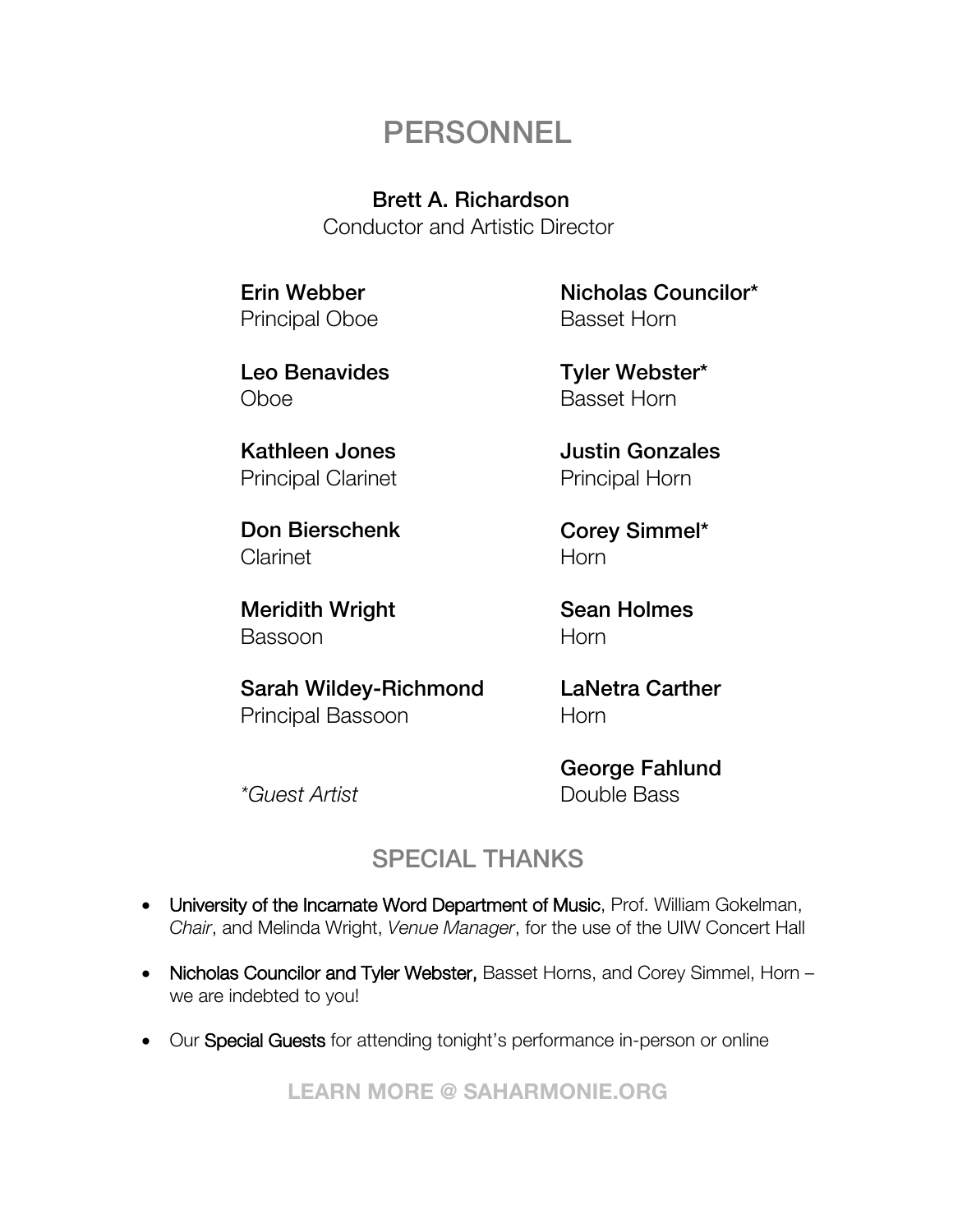## PROGRAM NOTES

#### *Serenade No. 10 in B-flat Major***, K. 361/370a (1781)** ........................... **W.A. MOZART** *'Gran Partita'* (1756-1791)

On March 23, 1784, a Vienna newspaper announced an upcoming concert for the benefit of Anton Stadler. This was the clarinetist for whom Wolfgang Amadeus Mozart would later compose his Clarinet Concerto and Clarinet Quintet. The announcement mentioned "a big wind piece of quite an exceptional kind composed by Herr Mozart." Later, an attendee of that concert reported, "I heard music for wind instruments today by Herr Mozart…It consisted of 13 instruments…Oh, what an effect it made — glorious and grand, excellent and sublime." That was probably the premiere of four movements from the Serenade in B-flat.

The alternate title, *Gran Partita*, was added to Mozart's manuscript in a different hand. However, the uniqueness of this wording reflects the grandness of the music, starting with the instrumentation. Wind music in Mozart's day (called *harmoniemusik*) was usually for six or eight instruments. Expanding the winds to  $12 - 2$  oboes, 2 clarinets, 2 basset horns (a kind of alto clarinet), 4 horns and 2 bassoons — supported by a contrabass from the string family, made the ensemble something indeed "grand." Also, its seven movements took it to an extreme length in the serenade genre, thus prompting a different designation, "partita," which simply meant a suite.

The serenade begins in a grand manner with a Largo introduction, a bit unusual for Mozart. Shortly, however, the comic-opera composer of *Cosí fan tutte* becomes evident in the spirited Allegro main segment, especially the main theme. The rest of this sonata form playfully juggles passages for groups of soloists with those for the full wind band.

That spirit continues in the first minuet's recurring main section. There, Mozart places comic short pauses (rests) in the first two phrases of each strain. The two Trio sections are more serious. The second, cast in the minor mode, gives solo opportunities to oboes, clarinets, and bassoons.

Analyst Erik Smith claims the *Adagio* third movement to be "the loveliest of all movements written for wind instruments." Again, Mozart's operatic bent surfaces, this time to give us a *terzetto* between an oboe, a clarinet, and a basset horn. Smooth lyricism, melodic arabesques and passionate leaps characterize these voices, supported by undulating lower instruments.

The second minuet and its first Trio are more serenade-like than the earlier ones, not so engaging and more like background music. The smoothly phrased second Trio has the added interest of being a *Ländler*, a folk dance that became a forerunner to the